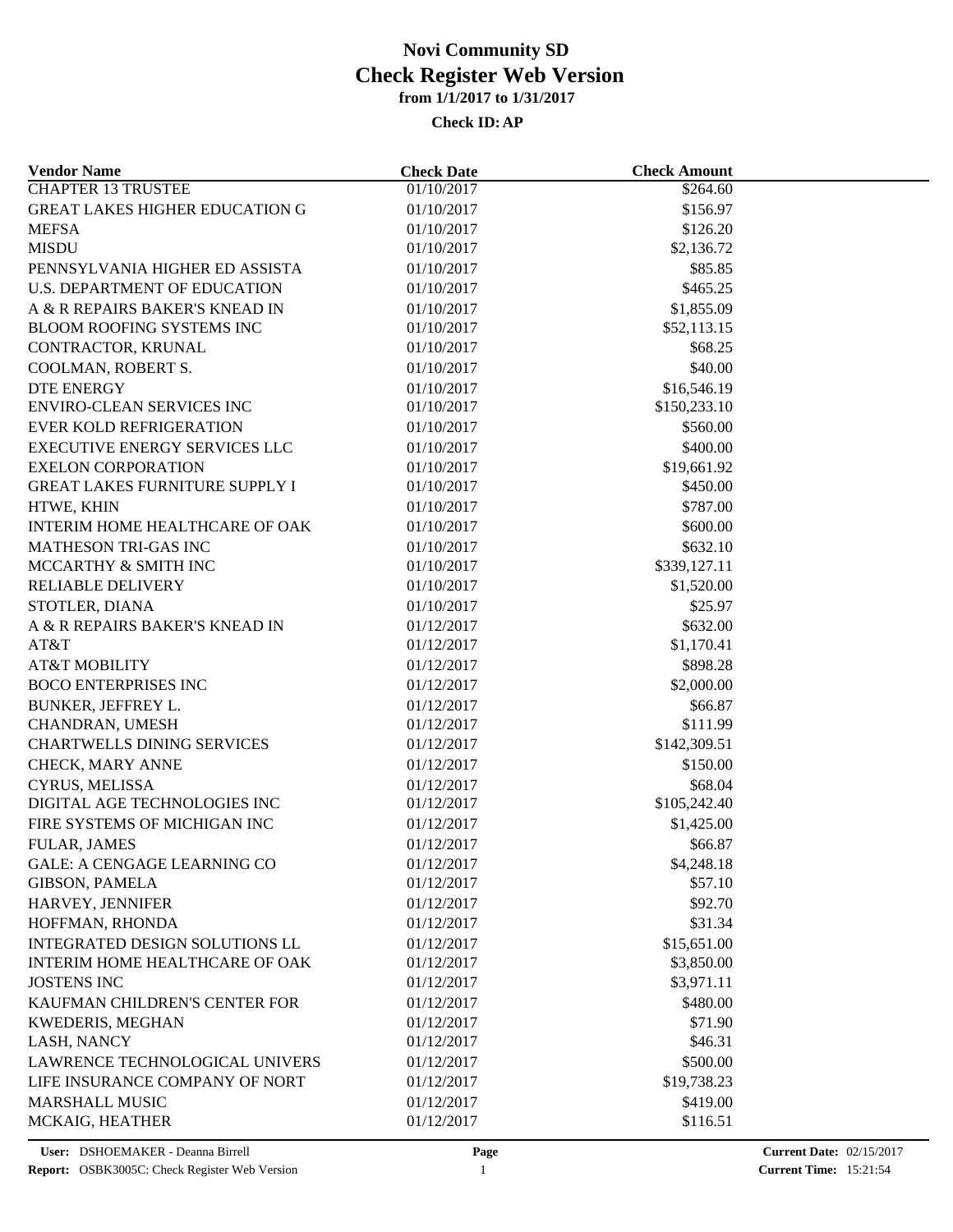| <b>Vendor Name</b>                  | <b>Check Date</b> | <b>Check Amount</b>  |  |
|-------------------------------------|-------------------|----------------------|--|
| MICHIGAN H.S. ATHLETIC ASSOC.       | 01/12/2017        | \$60.00              |  |
| MICHIGAN INTERSCHOLASTIC FOREN      | 01/12/2017        | \$125.00             |  |
| MICHIGAN PUBLIC HIGH SCHOOL HO      | 01/12/2017        | \$550.00             |  |
| MICHIGAN.COM                        | 01/12/2017        | \$235.80             |  |
| <b>MID AMERICA PRODUCTIONS</b>      | 01/12/2017        | \$37,156.00          |  |
| MID-AMERICAN POMPON INC             | 01/12/2017        | \$636.00             |  |
| NEFF MOTIVATION INC                 | 01/12/2017        | \$215.97             |  |
| NESMITH, RUSSELL P.                 | 01/12/2017        | \$66.87              |  |
| NOVI HIGH SCHOOL BAND BOOSTERS      | 01/12/2017        | \$600.00             |  |
| <b>NOVI ICE ARENA</b>               | 01/12/2017        | \$5,822.50           |  |
| OAKLAND COMMUNITY COLLEGE           | 01/12/2017        | \$1,808.00           |  |
| OAKLAND UNIVERSITY                  | 01/12/2017        | \$600.00             |  |
| PLANTE & MORAN PLLC                 | 01/12/2017        | \$6,500.00           |  |
| <b>RICOH USA INC</b>                | 01/12/2017        | \$20,486.99          |  |
| <b>RYDIN DECAL</b>                  | 01/12/2017        | \$341.49             |  |
| <b>SBSI SOFTWARE INC</b>            | 01/12/2017        | \$1,083.40           |  |
| <b>SCHAEFER, STACEY</b>             | 01/12/2017        | \$151.07             |  |
| SCHYPINSKI, RACHEL                  | 01/12/2017        | \$151.66             |  |
| SMITH, JOEL                         | 01/12/2017        | \$1,016.00           |  |
| SOUND ENGINEERING INC               | 01/12/2017        | \$231.00             |  |
| <b>STATE OF MICHIGAN</b>            | 01/12/2017        | \$200.00             |  |
| STOTLER, DIANA                      | 01/12/2017        | \$138.63             |  |
| SUTTON, MICHAEL T.                  | 01/12/2017        | \$850.00             |  |
| THRUN LAW FIRM P.C.                 | 01/12/2017        | \$16,012.37          |  |
| WALKER, KATIE                       | 01/12/2017        | \$100.00             |  |
| WICKHAM, LISA                       | 01/12/2017        | \$48.45              |  |
|                                     |                   |                      |  |
| <b>ABLE TESTING CO</b>              | 01/19/2017        | \$120.00<br>\$175.00 |  |
| <b>BABA LANGUAGE SERVICES</b>       | 01/19/2017        |                      |  |
| <b>BENSON, ANGELINE</b>             | 01/19/2017        | \$53.48              |  |
| <b>BOSE, KAUSHIK</b>                | 01/19/2017        | \$300.00             |  |
| CINGEL, MICHELE                     | 01/19/2017        | \$35.31              |  |
| <b>CINTAS CORPORATION #31</b>       | 01/19/2017        | \$331.95             |  |
| CITY OF NOVI WATER & SEWER DEP      | 01/19/2017        | \$29,795.20          |  |
| CONTRACT PAPER GROUP INC            | 01/19/2017        | \$1,111.55           |  |
| <b>CUMMINS BRIDGEWAY LLC</b>        | 01/19/2017        | \$36.72              |  |
| DTE ENERGY                          | 01/19/2017        | \$14,381.27          |  |
| ELSTER, ELIZABETH                   | 01/19/2017        | \$15.33              |  |
| ENVIRO-CLEAN SERVICES INC           | 01/19/2017        | \$1,871.70           |  |
| <b>FIRST IN MICHIGAN</b>            | 01/19/2017        | \$36.00              |  |
| <b>GRANT, JANET OR TODD</b>         | 01/19/2017        | \$570.24             |  |
| HOFFMAN, RHONDA                     | 01/19/2017        | \$106.92             |  |
| <b>J &amp; K DIESEL SUPPLY INC</b>  | 01/19/2017        | \$373.70             |  |
| KULMAN, CHARLOTTE                   | 01/19/2017        | \$140.34             |  |
| <b>L'ANSE CREUSE PUBLIC SCHOOLS</b> | 01/19/2017        | \$400.00             |  |
| MARSHALL MUSIC                      | 01/19/2017        | \$2,597.10           |  |
| MCCARTHY & SMITH INC                | 01/19/2017        | \$28,370.91          |  |
| <b>MEYERINK, RORI</b>               | 01/19/2017        | \$273.67             |  |
| NU WAVE AQUARIUMS LTD               | 01/19/2017        | \$69.00              |  |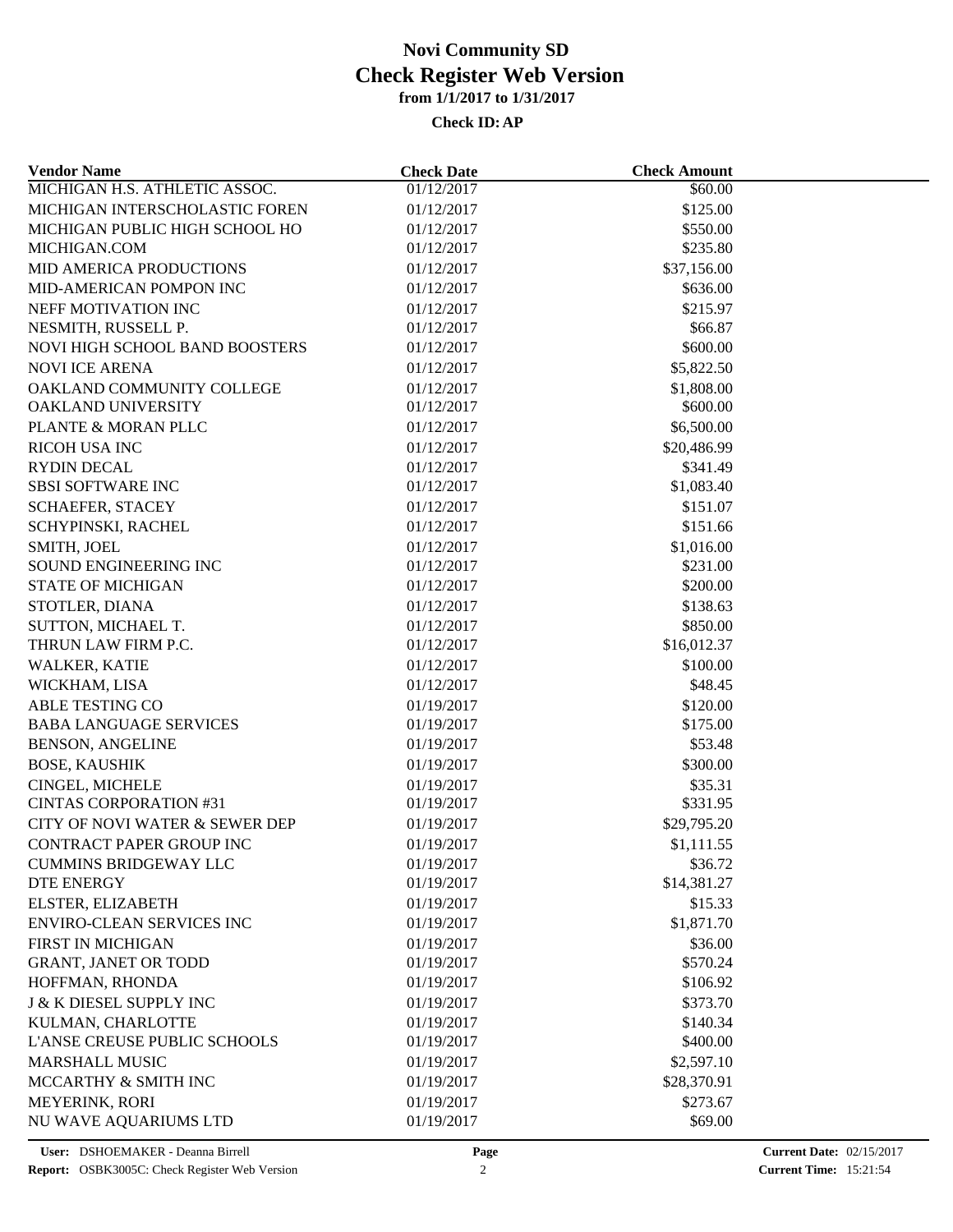| <b>Vendor Name</b>                        | <b>Check Date</b> | <b>Check Amount</b> |  |
|-------------------------------------------|-------------------|---------------------|--|
| PARK, MINJOON                             | 01/19/2017        | \$11.75             |  |
| PEDIATRIC HEALTH CONSULTANTS I            | 01/19/2017        | \$34,598.25         |  |
| SAFEWAY SHREDDING LLC                     | 01/19/2017        | \$60.00             |  |
| SURE RIDE TRANSPORATION LLC               | 01/19/2017        | \$1,400.00          |  |
| TAGAI, DANIELLE                           | 01/19/2017        | \$139.97            |  |
| TOTAL PERFORMANCE TRAINING CEN            | 01/19/2017        | \$1,457.50          |  |
| TREDROC TIRE SERVICES LLC                 | 01/19/2017        | \$1,911.18          |  |
| UPLAND HILLS FARM LLC                     | 01/19/2017        | \$1,000.00          |  |
| WILKINSON, KAREN                          | 01/19/2017        | \$62.44             |  |
| <b>ABC MANAGEMENT</b>                     | 01/25/2017        | \$477.00            |  |
| ALL AMERICAN FLAGS AND BANNERS            | 01/25/2017        | \$1,120.00          |  |
| AT&T                                      | 01/25/2017        | \$2,436.89          |  |
| BANK OF UTAH - REFPAY TRUST AC            | 01/25/2017        | \$15,000.00         |  |
| <b>BARR, STEVEN</b>                       | 01/25/2017        | \$522.92            |  |
| <b>BAYERL PRODUCTIONS</b>                 | 01/25/2017        | \$350.00            |  |
| <b>BROTHER RICE HIGH SCHOOL</b>           | 01/25/2017        | \$910.00            |  |
| CIOLLI, LISA                              | 01/25/2017        | \$173.25            |  |
| DAVIDS GOLD MEDAL SPORTS                  | 01/25/2017        | \$1,221.49          |  |
| DELTA COM INC                             | 01/25/2017        | \$310.50            |  |
| DIRECT ENERGY BUSINESS INC                | 01/25/2017        | \$55,547.89         |  |
| ERICKSON, LISA                            | 01/25/2017        | \$68.04             |  |
| FINEGOLD, RUTH                            | 01/25/2017        | \$65.00             |  |
|                                           |                   |                     |  |
| <b>GANTT, RENEE</b>                       | 01/25/2017        | \$459.51<br>\$42.34 |  |
| <b>GRISA, KATHLEEN</b>                    | 01/25/2017        |                     |  |
| HARMON SIGN INC                           | 01/25/2017        | \$5,941.00          |  |
| HIRSHFIELD, LAURA JANINE                  | 01/25/2017        | \$1,533.15          |  |
| HOLLAND BUS COMPANY                       | 01/25/2017        | \$1,284.66          |  |
| HORIZON ENGINEERING ASSOCIATES            | 01/25/2017        | \$450.00            |  |
| <b>INTEGRITY TESTING &amp; SAFETY ADM</b> | 01/25/2017        | \$75.00             |  |
| <b>INTERIOR ENVIRONMENTS LLC</b>          | 01/25/2017        | \$18,320.67         |  |
| JACKSON TRUCK SERVICE INC                 | 01/25/2017        | \$88.90             |  |
| KENSINGTON VALLEY SPORTS LLC              | 01/25/2017        | \$22.50             |  |
| KIDON, COURTNEY                           | 01/25/2017        | \$39.21             |  |
| <b>KRAMER, JENNIFER</b>                   | 01/25/2017        | \$145.00            |  |
| LENGERICH, AINSLEY                        | 01/25/2017        | \$171.22            |  |
| MCDONALD, CARRI                           | 01/25/2017        | \$54.79             |  |
| MEDCO SUPPLY INC                          | 01/25/2017        | \$140.00            |  |
| MICHIGAN ASSOCIATION OF SCHOOL            | 01/25/2017        | \$205.00            |  |
| MID-AMERICAN POMPON INC                   | 01/25/2017        | \$112.50            |  |
| MIDDLE CITIES RISK MANAGEMENT             | 01/25/2017        | \$187.41            |  |
| MORGAN, ALICE                             | 01/25/2017        | \$85.00             |  |
| NEFF MOTIVATION INC                       | 01/25/2017        | \$709.77            |  |
| PENNYCUFF, LAURA                          | 01/25/2017        | \$127.77            |  |
| PLYMOUTH CANTON COMMUNITY SCHO            | 01/25/2017        | \$370.00            |  |
| PRESIDIO INFRASTRUCTURE SOLUTI            | 01/25/2017        | \$6,247.98          |  |
| PRESTIGE ATHLETICS LLC                    | 01/25/2017        | \$3,375.00          |  |
| ROGERS ATHLETIC COMPANY INC               | 01/25/2017        | \$5,645.00          |  |
| RUGG, ILONA                               | 01/25/2017        | \$272.47            |  |
|                                           |                   |                     |  |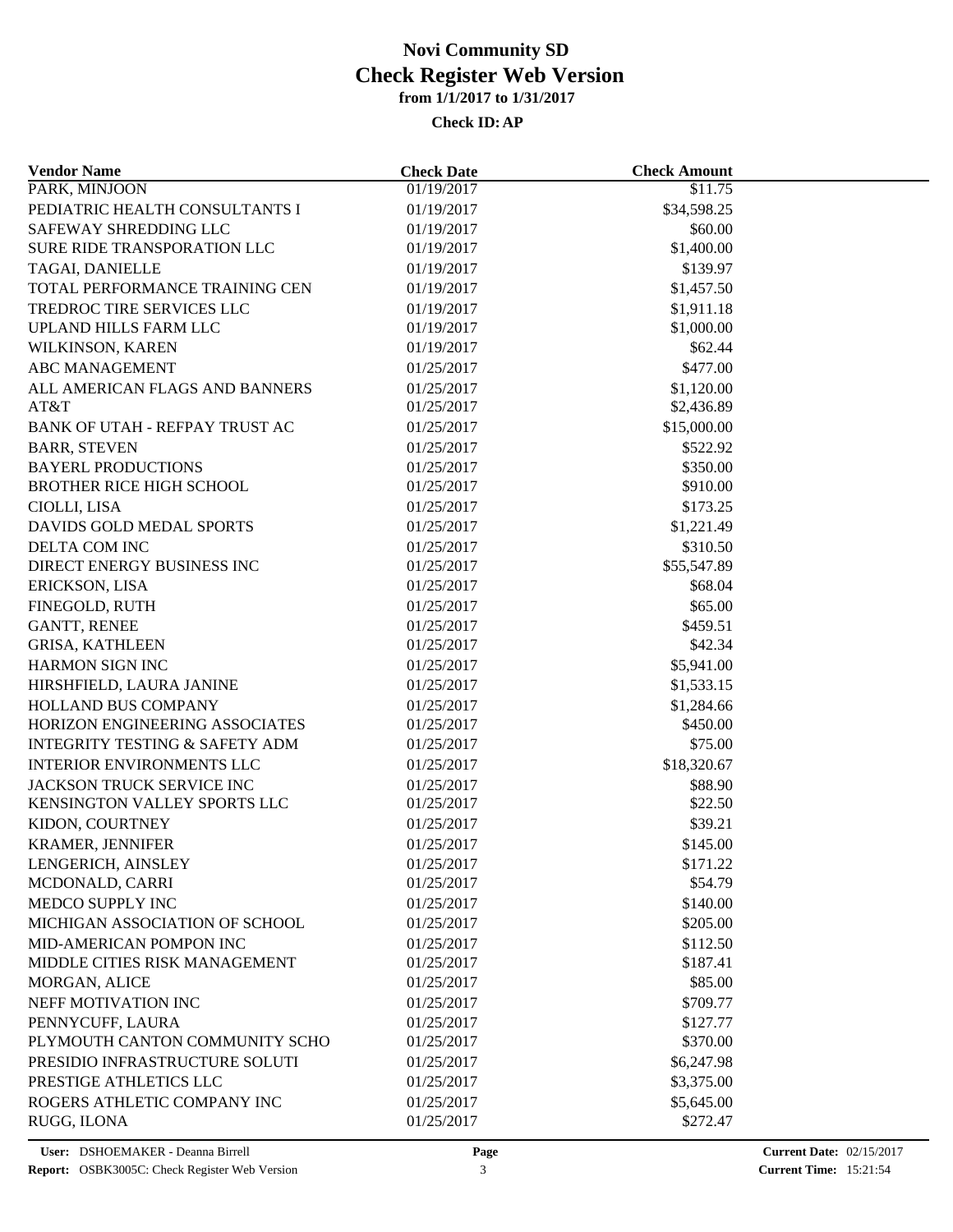| <b>Vendor Name</b>                    | <b>Check Date</b> | <b>Check Amount</b> |  |
|---------------------------------------|-------------------|---------------------|--|
| SAMMUT, CHRISTINA                     | 01/25/2017        | \$85.83             |  |
| SCHOOL SPECIALTY INC                  | 01/25/2017        | \$20,526.08         |  |
| SORENSEN, MARY                        | 01/25/2017        | \$235.61            |  |
| SOUND ENGINEERING INC                 | 01/25/2017        | \$350.50            |  |
| STARK, KEN                            | 01/25/2017        | \$545.48            |  |
| STATE WIRE AND TERMINAL INC           | 01/25/2017        | \$83.64             |  |
| STOTLER, TIMOTHY                      | 01/25/2017        | \$9.69              |  |
| TASTE'S WORKSHOP CAFE                 | 01/25/2017        | \$310.00            |  |
| UNITY SCHOOL BUS PARTS INC            | 01/25/2017        | \$39.02             |  |
| WACHI, KAYO                           | 01/25/2017        | \$31.25             |  |
| WANDEL, COLLEEN                       | 01/25/2017        | \$227.21            |  |
| <b>CHAPTER 13 TRUSTEE</b>             | 01/25/2017        | \$264.60            |  |
| <b>GREAT LAKES HIGHER EDUCATION G</b> | 01/25/2017        | \$243.11            |  |
| <b>MISDU</b>                          | 01/25/2017        | \$2,136.72          |  |
| PENNSYLVANIA HIGHER ED ASSISTA        | 01/25/2017        | \$83.25             |  |
| <b>U.S. DEPARTMENT OF EDUCATION</b>   | 01/25/2017        | \$465.25            |  |
| ADN ADMINISTRATORS INC                | 01/26/2017        | \$3,933.40          |  |
| AT&T                                  | 01/26/2017        | \$690.80            |  |
| <b>BIGELOW, DEBBY</b>                 | 01/26/2017        | \$57.97             |  |
| CAMILLERI, JENNIFER                   | 01/26/2017        | \$29.22             |  |
| CHANDRAN, UMESH                       | 01/26/2017        | \$777.16            |  |
|                                       |                   |                     |  |
| FAN, XINJIAN                          | 01/26/2017        | \$5,573.76          |  |
| HOBRATH, SUSANNA                      | 01/26/2017        | \$151.90            |  |
| HOPPENSTEDT, DARBY                    | 01/26/2017        | \$207.49            |  |
| HUANG, HEJU                           | 01/26/2017        | \$55.00             |  |
| ISRAEL, MELISSA                       | 01/26/2017        | \$51.00             |  |
| LAPORTE, LISA                         | 01/26/2017        | \$48.84             |  |
| MASSACHUSETTS INSTITUTE OF TEC        | 01/26/2017        | \$1,000.00          |  |
| MESSA (MICHIGAN EDUCATION SPEC        | 01/26/2017        | \$543,979.04        |  |
| NAKFOOR, LAINE                        | 01/26/2017        | \$80.97             |  |
| PEDIATRIC HEALTH CONSULTANTS I        | 01/26/2017        | \$26,679.36         |  |
| PRINTNOLOGY INC                       | 01/26/2017        | \$50.00             |  |
| RINGOLD, CHERYL                       | 01/26/2017        | \$25.02             |  |
| <b>SHAR SCHOOL SALES</b>              | 01/26/2017        | \$554.00            |  |
| SURE RIDE TRANSPORATION LLC           | 01/26/2017        | \$5,685.00          |  |
| <b>WORLDSTRIDES</b>                   | 01/26/2017        | \$400.00            |  |
| ZIMMERMAN, BARBARA                    | 01/26/2017        | \$217.64            |  |
| ABLE TESTING CO                       | 01/26/2017        | \$120.00            |  |
| <b>BOEHM, JENNIFER</b>                | 01/26/2017        | \$285.00            |  |
| <b>BROTHER RICE HIGH SCHOOL</b>       | 01/26/2017        | \$200.00            |  |
| DASCHKE, BRENDAN                      | 01/26/2017        | \$18.88             |  |
| HAYWARD, CHRISTINE                    | 01/26/2017        | \$220.50            |  |
| LEE, MING                             | 01/26/2017        | \$400.00            |  |
| MATHESON TRI-GAS INC                  | 01/26/2017        | \$93.47             |  |
| MICHIGAN INTERSCHOLASTIC SWIM         | 01/26/2017        | \$162.00            |  |
| MICHIGAN SCHOOL VOCAL MUSIC AS        | 01/26/2017        | \$270.00            |  |
| NXKEM PRODUCTS LLC                    | 01/26/2017        | \$157.23            |  |
| PROVIDENCE OCCUPATIONAL HEALTH        | 01/26/2017        | \$189.00            |  |
|                                       |                   |                     |  |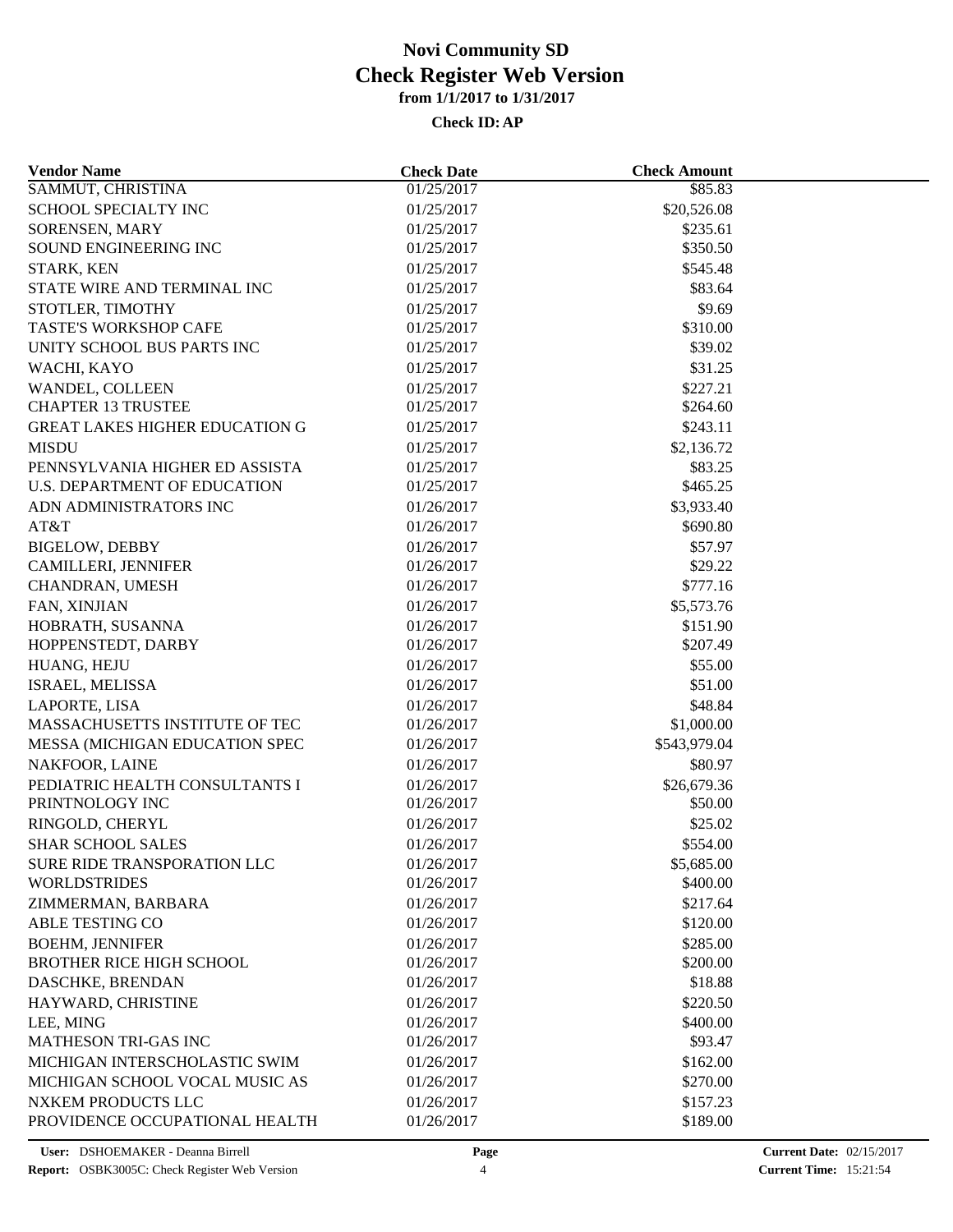| <b>Vendor Name</b>             | <b>Check Date</b> | <b>Check Amount</b>   |                |
|--------------------------------|-------------------|-----------------------|----------------|
| STATE WIRE AND TERMINAL INC    | 01/26/2017        | \$256.83              |                |
| <b>STEEB, JENNIFER</b>         | 01/26/2017        | \$204.00              |                |
| <b>TW SHIRTS</b>               | 01/26/2017        | \$565.00              |                |
| US FOODS INC                   | 01/26/2017        | \$323.65              |                |
|                                |                   | <b>Issued:</b>        | \$353,096.08   |
|                                |                   | <b>Reversed:</b>      | \$373.70       |
|                                |                   | <b>Cancelled:</b>     | \$1,498,453.32 |
| <b>AP Checks Processed:</b>    | 196               | <b>AP Bank Total:</b> | \$1,851,923.10 |
| <b>Total Checks Processed:</b> | 196               | <b>Grand Total:</b>   | \$1,851,923.10 |